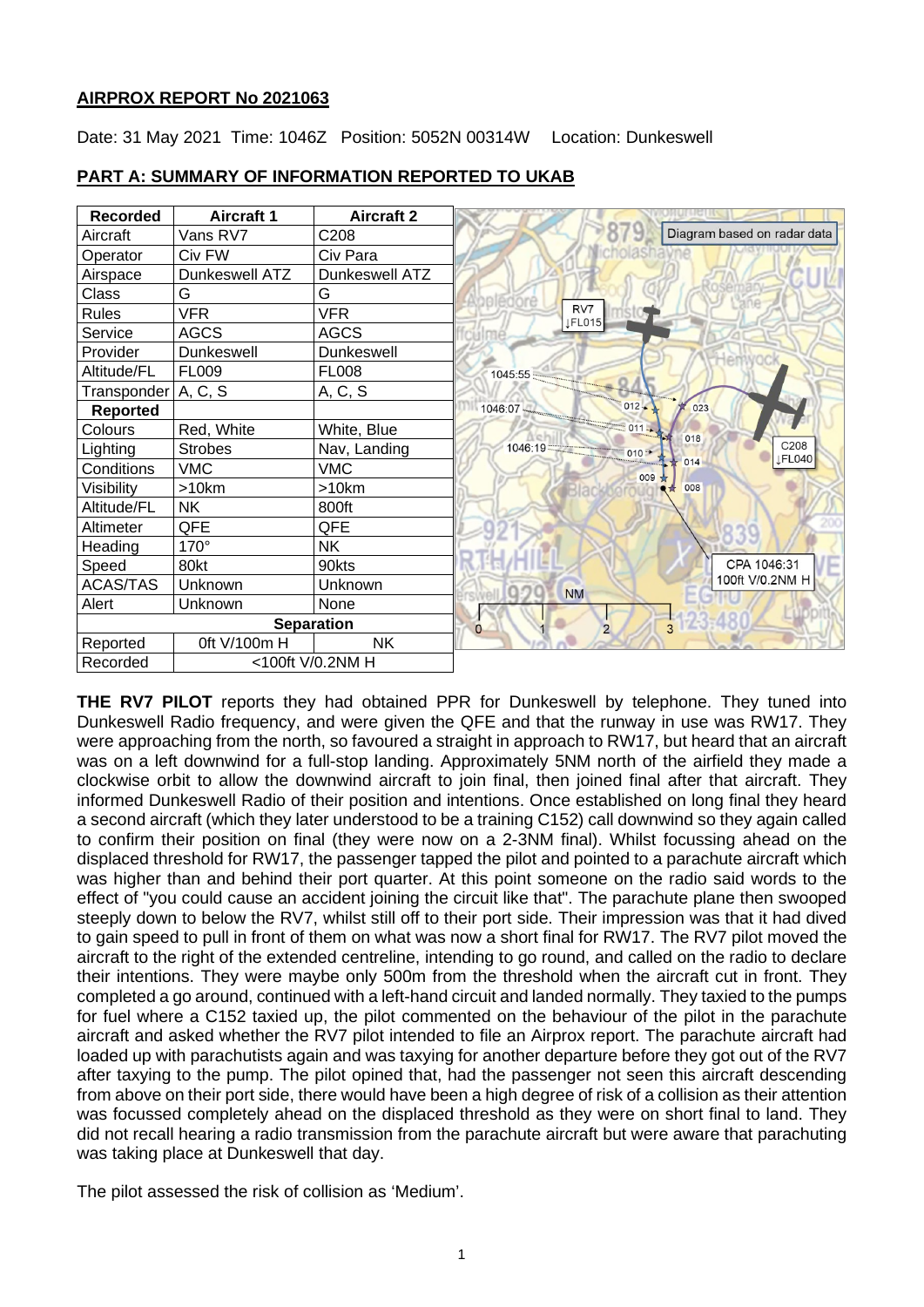**THE C152 PILOT** (witness) reports that they were teaching early student circuits, on left-base they were aware of radio calls from a para plane stating they were No2, but there was one aircraft touching down, one on less than a mile final, and their aircraft on base. The C152 has roof windows so they saw the para plane making a high curving descending turn onto a base-to-final, they were not at all convinced that they had been seen and were very sure the RV on short final was not seen at all. Their student was unaware of the para aircraft and so was taken by surprise. The Instructor made an RT call to the Vans to ask whether they had seen the C208 as it looked like it was about to collide, they stated nervously 'yes going around', they also extended the C152 through final and went around, avoiding the parachutes. The Instructor told the para pilot on the RT that that their actions were not acceptable.

The pilot assessed the risk of collision as 'High'.

**THE C208 PILOT** reports that after dropping the parachutists they were descending to land, they had reported on a left base for RW17 at the same time as traffic reported long finals RW17 (the other pilot had reported 5NM out shortly before, so they believed them to be some distance away). They asked the traffic on finals if they had their aircraft visual and for their distance. They replied they had it visual and that the C208 could go ahead and land. There was one other aircraft in the circuit, a flying lesson, they were looking for that traffic and did not know its position. They believed that the instructor of that lesson instigated this Airprox.

The pilot assessed the risk of collision as 'Low'.

**DUNKESWELL** operates an Air/Ground radio service using members of the flying club. There were no witnesses to this incident on the ground, although the club was later informed about the event.

### **Factual Background**

The weather at Exeter was recorded as follows:

METAR EGTE 311020Z 17010KT CAVOK 18/11 Q1020=

## **Analysis and Investigation**

#### **UKAB Secretariat**

Analysis of the NATS radar replay showed both aircraft in the Dunkeswell circuit, the radar screenshots show height in flight-level and the 7000 squawks of aircraft in the circuit are converted to 'V' (VFR). At 1045:39 (Figure 1) the RV7 was on a long straight-in approach at FL014. The C208, squawking 0033 (para-drop), had circled, descended from FL150, and by Figure 1 was passing through FL34.



Figure 1:1045:39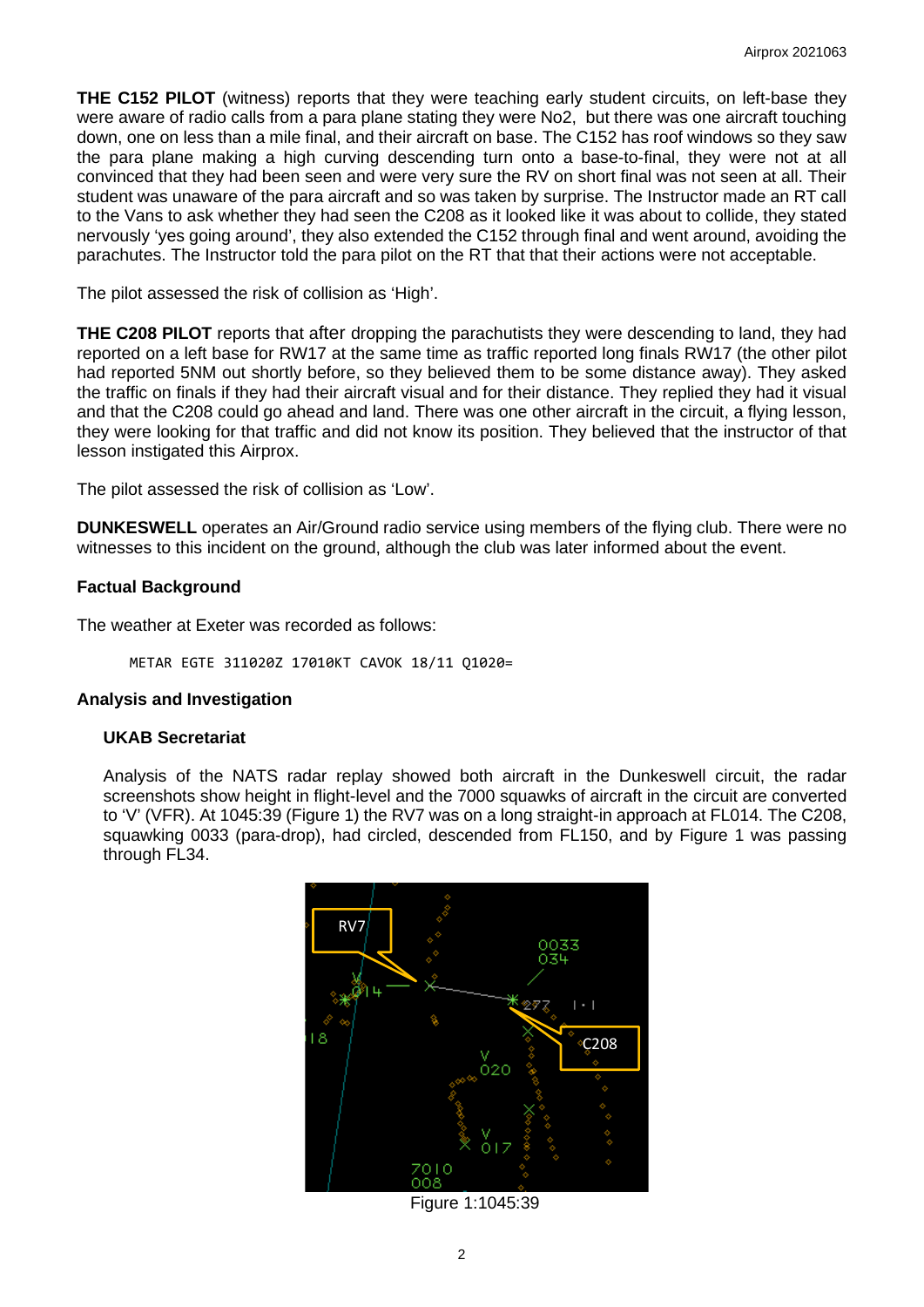At 1045:51 (Figure 2) the C208 was passing through FL025, 0.6NM from the RV7 which was at FL012. The C208 continued to turn onto a final position, still above the RV7, until by 1046:15 (Figure 4) it was ahead of the RV7 and 400ft above. The C152, who's instructor provided the witness statement, was on a base leg, also indicating FL015. The C208 continued to maintain 0.2NM ahead of the RV7, indicated 200ft above the RV7 the radar sweep before CPA, and had descended through the level of the RV7 at 1046:31 (Figure 5 - CPA) when the C208 indicated 100ft below the RV7 and the two aircraft were 0.2NM apart.



Figure 4: 10:46:15 Figure 5: CPA, 10:46:31

The RV7 and C208 pilots shared an equal responsibility for collision avoidance and not to operate in such proximity to other aircraft as to create a collision hazard. [1](#page-2-0) An aircraft operated on or in the vicinity of an aerodrome shall conform with or avoid the pattern of traffic formed by other aircraft in

<span id="page-2-0"></span><sup>1</sup> (UK) SERA.3205 Proximity.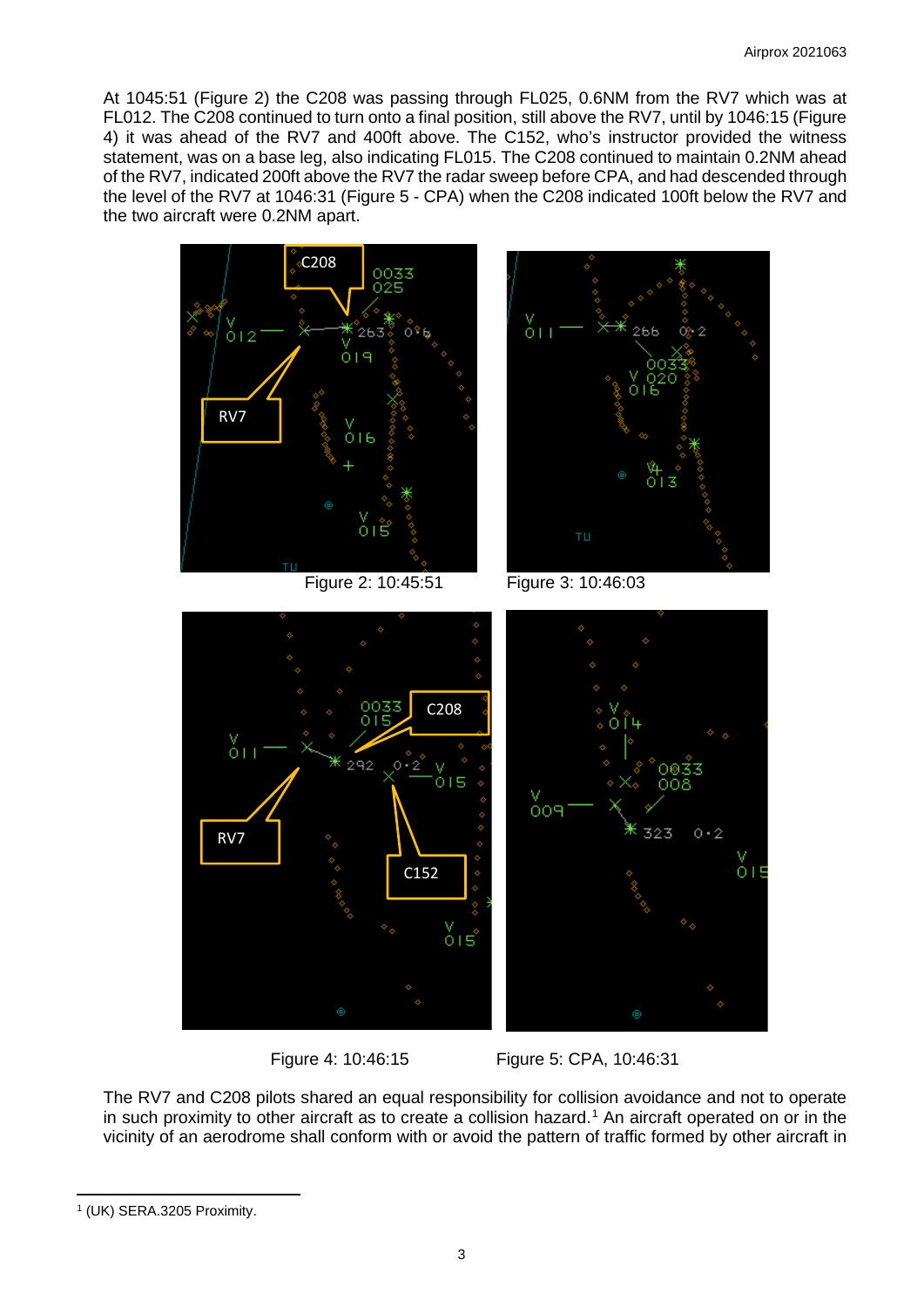operation. [2](#page-3-0) When two or more heavier-than-air aircraft are approaching an aerodrome or an operating site for the purpose of landing, aircraft at the higher level shall give way to aircraft at the lower level, but the latter shall not take advantage of this rule to cut in front of another which is in the final stages of an approach to land, or to overtake that aircraft.<sup>[3](#page-3-1)</sup>

#### **Summary**

An Airprox was reported when an RV7 and a C208 flew into proximity whilst on final for RW17 at Dunkeswell, at 1046Z on Monday 31<sup>st</sup> May 2021. Both pilots were operating under VFR in VMC and both were in receipt of a AGCS from Dunkeswell.

#### **PART B: SUMMARY OF THE BOARD'S DISCUSSIONS**

Information available consisted of reports from both pilots, radar photographs/video recordings, reports from the air traffic controllers involved and reports from the appropriate operating authorities. Relevant contributory factors mentioned during the Board's discussions are highlighted within the text in bold, with the numbers referring to the Contributory Factors table displayed in Part C.

Due to the exceptional circumstances presented by the coronavirus pandemic, this incident was assessed as part of a 'virtual' UK Airprox Board meeting where members provided a combination of written contributions and dial-in/VTC comments.

The Board first looked at the actions of the RV7 pilot. Noting that Dunkeswell was complex in its operations, with parachuting as well as fixed wing operations, and that the radar indicated that it was very busy that day, they commented that in fact the AIP entry for Dunkeswell states that straight-in approaches are not permitted. By joining straight-in, the RV7 pilot made it difficult for himself to fit into the circuit and they opined that a downwind join may have been more appropriate (**CF1**,**CF2**). Once on final, the RV7 pilot reported that they had no knowledge about the C208 making their steep approach (**CF5**), and whilst no-one would have expected an aircraft to appear from overhead when on finals, noting that the RV7 has good all round visibility, some members wondered whether the RV7 pilot should have heard the C208 pilot's finals call and been cued to look for it. As it was, they saw the C208 late (**CF6**) but were able to execute a go-around.

Turning to the C208 pilot, members were aware that it was normal practise to make such steep descending turns to final after para-dropping from high-level in order to ensure a quick turn-around of the parachutists. However, they thought that on this occasion, with the busy circuit and traffic on finals and base-leg, the decision to conduct the approach and cut in front of the RV7 meant that they had not integrated with the circuit traffic, effectively cutting in front of the RV7 to make their own approach (**CF1**, **CF3**, **CF4**). Although visual with the RV7 throughout, members agreed that the C208 pilot had flown close enough to make the other pilot feel uncomfortable with the separation and that had the other pilot manoeuvred unpredictably, the C208 pilot would have had little room to avoid (**CF7**).

Looking briefly at the wider aspects of the Airprox, members wondered whether there was sufficient oversight of the visual circuit from the ground. Dunkeswell did not operate with a dedicated AGO despite the complex nature of the operations. Members noted that that throughout the September Board meeting there were a number of Airprox in visual circuits, often with a lack of airmanship at the root and they wondered whether in general this was down to the lack of flying practise due to the lock-down. However, members commended the C152 pilot for their part in alerting both pilots to the situation.

In determining the risk, members took into consideration both pilots' assessment of the incident and the radar separation. Some members thought that because the C208 pilot was visual with the RV7 there had been no risk of collision. However, others felt that because the RV7 pilot was not aware of the C208 approaching from behind and descending through their level, the separation was close enough that had

<span id="page-3-0"></span><sup>2</sup> (UK) SERA.3225 Operation on and in the Vicinity of an Aerodrome.

<span id="page-3-1"></span> $3$  (UK) SERA. 3210 right of Way 4 (i) Landing.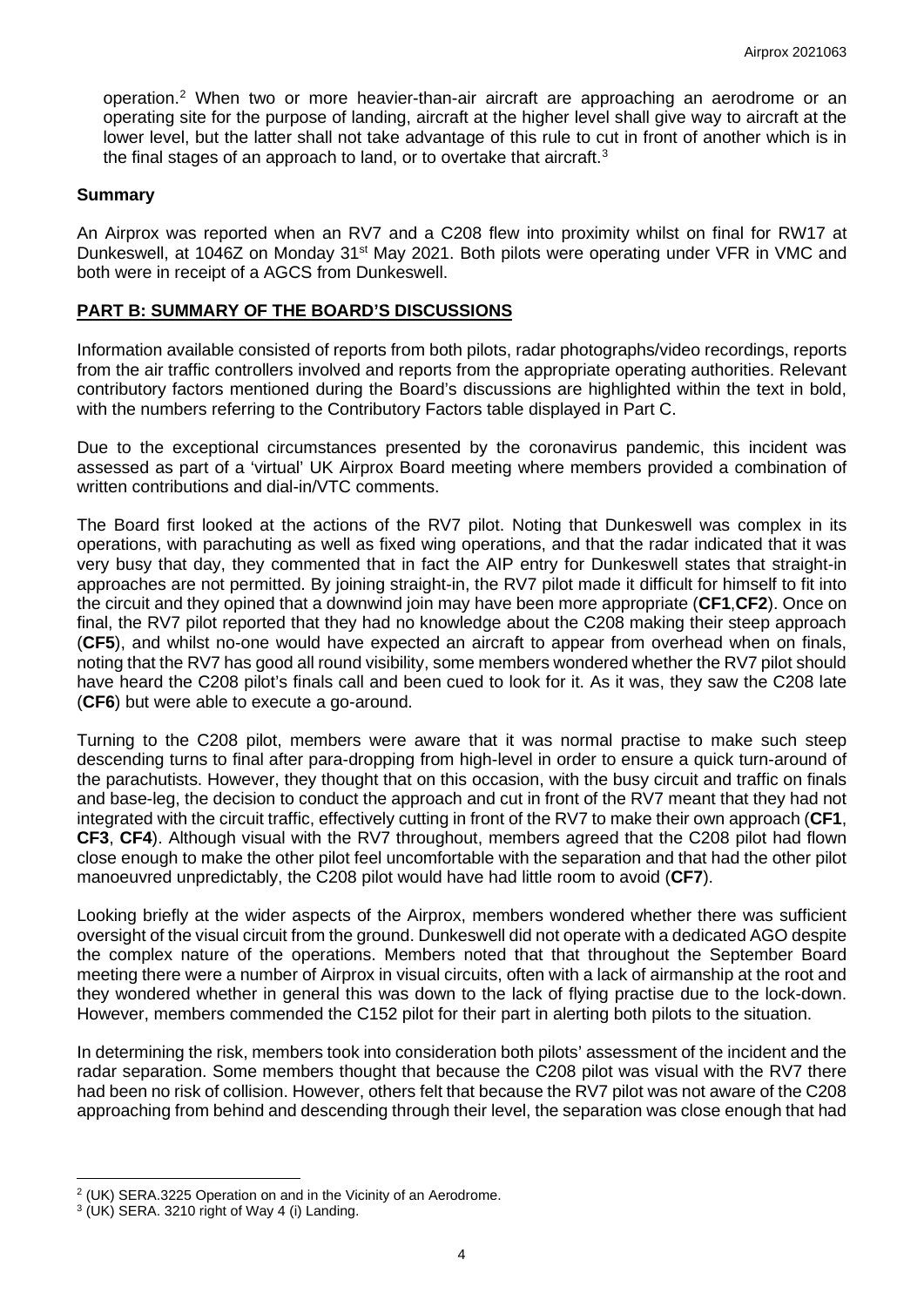they made an unexpected manoeuvre the outcome could have been different. In the end the latter view prevailed and the Board agreed that safety had not been assured, Risk Category B (**CF8**).

# **PART C: ASSESSMENT OF CONTRIBUTORY FACTORS AND RISK**

## Contributory Factors:

|                | 2021063                                  |                                                                |                                                                                                                                                    |                                                                                                  |  |  |  |  |  |  |  |
|----------------|------------------------------------------|----------------------------------------------------------------|----------------------------------------------------------------------------------------------------------------------------------------------------|--------------------------------------------------------------------------------------------------|--|--|--|--|--|--|--|
| <b>CF</b>      | <b>Factor</b>                            | <b>Description</b>                                             | <b>ECCAIRS Amplification</b>                                                                                                                       | <b>UKAB Amplification</b>                                                                        |  |  |  |  |  |  |  |
|                | <b>Flight Elements</b>                   |                                                                |                                                                                                                                                    |                                                                                                  |  |  |  |  |  |  |  |
|                |                                          | • Regulations, Processes, Procedures and Compliance            |                                                                                                                                                    |                                                                                                  |  |  |  |  |  |  |  |
| 1              | Human<br>Factors                         | • Use of policy/Procedures                                     | Events involving the use of the<br>relevant policy or procedures by<br>flight crew                                                                 | Regulations and/or procedures not<br>complied with                                               |  |  |  |  |  |  |  |
|                | <b>.</b> Tactical Planning and Execution |                                                                |                                                                                                                                                    |                                                                                                  |  |  |  |  |  |  |  |
| 2              | Organisational                           | • Flight Planning Information<br>Sources                       | An event involving incorrect flight<br>planning sources during the<br>preparation for a flight.                                                    |                                                                                                  |  |  |  |  |  |  |  |
| 3              | Human<br>Factors                         | • Monitoring of Environment                                    | Events involving flight crew not to<br>appropriately monitoring the<br>environment                                                                 | Did not avoid/conform with the<br>pattern of traffic already formed                              |  |  |  |  |  |  |  |
|                |                                          | • Situational Awareness of the Conflicting Aircraft and Action |                                                                                                                                                    |                                                                                                  |  |  |  |  |  |  |  |
| $\Delta$       | Human<br>Factors                         | • Incomplete Action                                            | Events involving flight crew<br>performing a task but then not<br>fully completing that task or action<br>that they were intending to carry<br>out | Pilot did not sufficiently integrate with<br>the other aircraft despite Situational<br>Awareness |  |  |  |  |  |  |  |
| 5              | Contextual                               | • Situational Awareness and<br><b>Sensory Events</b>           | Events involving a flight crew's<br>awareness and perception of<br>situations                                                                      | Pilot had no, late or only generic,<br><b>Situational Awareness</b>                              |  |  |  |  |  |  |  |
|                | • See and Avoid                          |                                                                |                                                                                                                                                    |                                                                                                  |  |  |  |  |  |  |  |
| 6              | Human<br>Factors                         | · Identification/Recognition                                   | Events involving flight crew not<br>fully identifying or recognising the<br>reality of a situation                                                 | Late sighting by one or both pilots                                                              |  |  |  |  |  |  |  |
| $\overline{7}$ | Human<br>Factors                         | • Lack of Individual Risk<br>Perception                        | Events involving flight crew not<br>fully appreciating the risk of a<br>particular course of action                                                | Pilot flew close enough to cause<br>concern                                                      |  |  |  |  |  |  |  |
|                | • Outcome Events                         |                                                                |                                                                                                                                                    |                                                                                                  |  |  |  |  |  |  |  |
| 8              | Contextual                               | • Near Airborne Collision with<br>Aircraft                     | An event involving a near collision<br>by an aircraft with an aircraft,<br>balloon, dirigible or other piloted<br>air vehicles                     |                                                                                                  |  |  |  |  |  |  |  |

Degree of Risk: B.

## Safety Barrier Assessment<sup>[4](#page-4-0)</sup>

In assessing the effectiveness of the safety barriers associated with this incident, the Board concluded that the key factors had been that:

## **Flight Elements:**

**Regulations, Processes, Procedures and Compliance** were assessed as **partially effective** because the C208 pilot did not integrate with the traffic in the visual circuit and the RV7 pilot made a straight-in approach.

<span id="page-4-0"></span><sup>&</sup>lt;sup>4</sup> The UK Airprox Board scheme for assessing the Availability, Functionality and Effectiveness of safety barriers can be found on the **UKAB Website**.